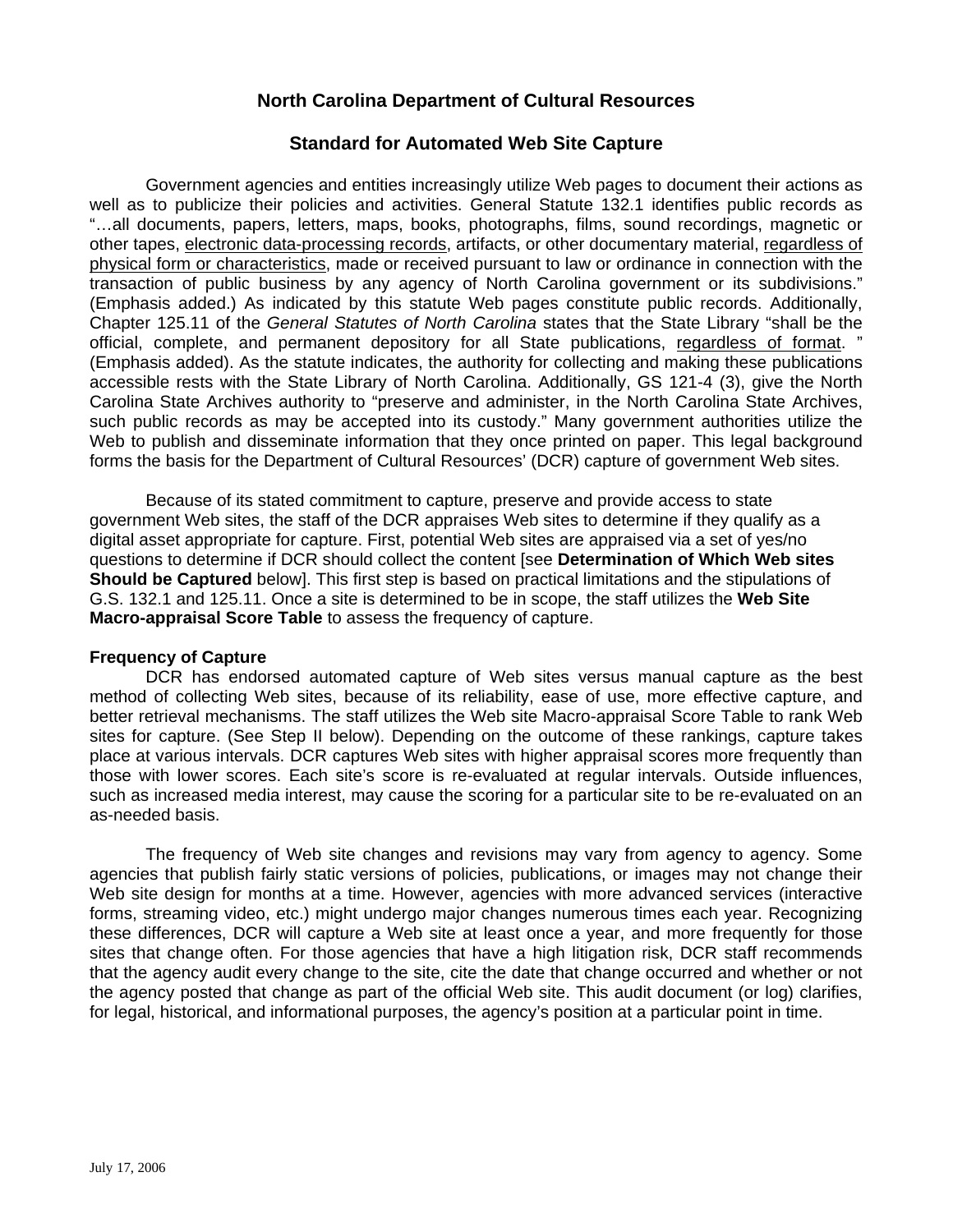# **Determination of Which Web sites Should be Captured**

STEP I: In Scope or Out of Scope

1. All Web sites selected for inclusion are sites that contain official state government information, either hosted on government Web servers or hosted by private companies working for the agency.

## **Example:**

| http://www.ncbar.com        | North Carolina State<br>Bar     | <b>State Government Web</b><br>site, hosted on a state   |
|-----------------------------|---------------------------------|----------------------------------------------------------|
|                             |                                 | server                                                   |
| http://www.ncartmuseum.org/ | North Carolina<br>Museum of Art | <b>State Government Web</b><br>site, hosted on a private |
|                             |                                 | server                                                   |

2. Private non-profit organizations and for-profit organizations are NOT collected, even if they assist some government agency.

## **Example:**

| http://www.nczoo.com/     | North Carolina<br><b>Zoological Society</b> | Nonprofit organization<br>supports zoo activities,<br>but is separate from the<br>NC Zoo |
|---------------------------|---------------------------------------------|------------------------------------------------------------------------------------------|
| http://www.mulkeyinc.com/ | Mulkey Engineers and<br>Consultants         | For-profit firm that<br>contracts with the Dept. of<br>Transportation                    |

3. In general, captured Web sites will contain only state government information and do not contain a combination of public and private information. However, some private Web sites may be considered for capture if they contain significant state government information and assist in the formation of government policy.

### **Example:**

| http://erc.northcarolina.edu/   North Carolina | <b>Education Research</b><br>Council | Provides research support<br>to North Carolina policy and<br>law makers; members<br>appointed by high-level<br>elected officials |
|------------------------------------------------|--------------------------------------|----------------------------------------------------------------------------------------------------------------------------------|
|------------------------------------------------|--------------------------------------|----------------------------------------------------------------------------------------------------------------------------------|

4. Web sites that are aliases of the main domain address are not collected because all information on aliases would duplicate information already captured.

#### **Example:**

| http://www.dor.state.nc.us | <b>North Carolina</b><br>Department of<br>Revenue          | Main domain address for<br>state agency        |
|----------------------------|------------------------------------------------------------|------------------------------------------------|
| http://www.dornc.com       | Alias of North<br><b>Carolina Department</b><br>of Revenue | Mirror site or alias of<br>www.dor.state.nc.us |